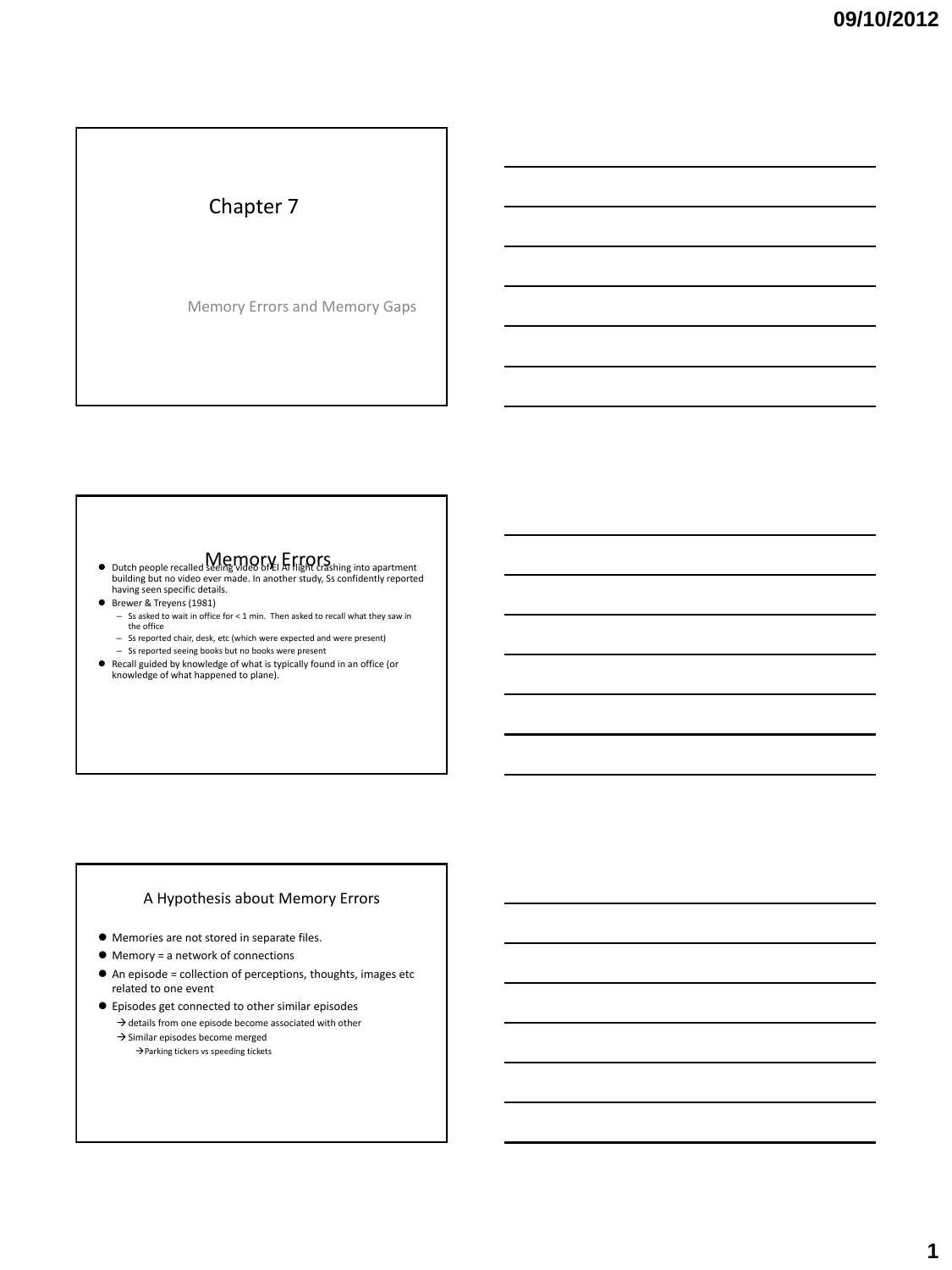#### Understanding Helps & Hurts

- Learning involves making connections
	- Within episode (e.g. words within a list, people & events at a party)
	- Between episode & prior knowledge
	- Between different episodes that are similar or associated • Traffic tickets vs speeding tickets
- At retrieval, can't tell whether retrieved info came from target episode, another similar episode, or general knowledge.

#### Understanding Helps & Hurts

- Helps connections help locate information
- Hurts may retrieve information about the wrong episode, information from general knowledge etc.
	- $\rightarrow$ Intrusion errors

#### Owens, Bower & Black, 1979

- Ss reads passage about anxious student wanting to talk to her professor at a party
- Some Ss read prologue which gave meaningful context. (Students suspected she was pregnant; had been "seeing" the prof.)
- Ss asked to recall passage verbatim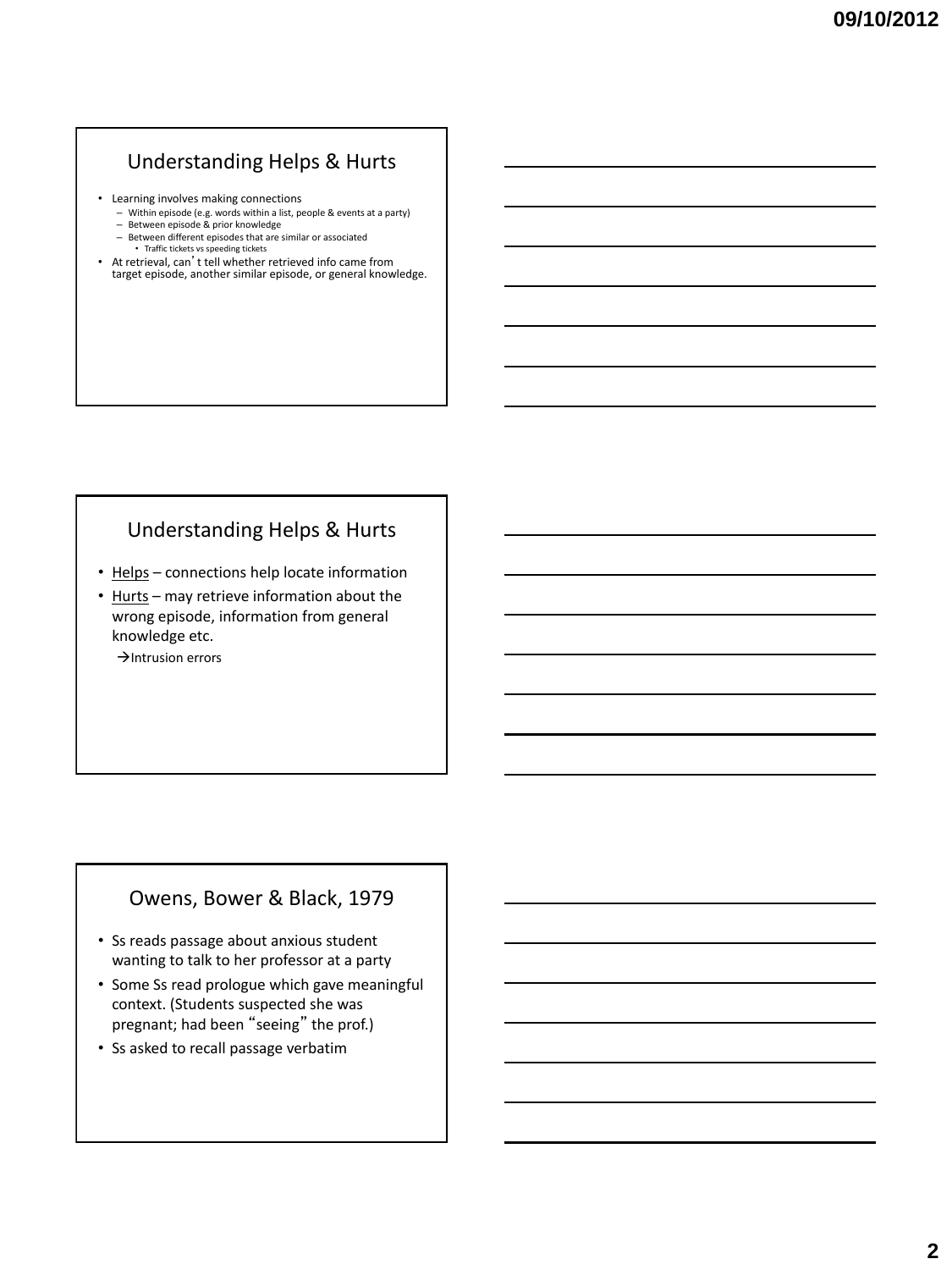# Owens, et al., 1979

| Results: Number of propositions recalled |       |         |
|------------------------------------------|-------|---------|
|                                          | Theme | Neutral |
| Studied                                  | 29.2  | 20.3    |
| Inferred                                 | 15.2  | 3.7     |

Context increased recall of studied propositions, but also greatly increased intrusion errors.

#### DRM Demonstration

- Study the five words on each slide.
- There will be three slides of five words followed by an arithmetic problem.
- Then you will be asked to recall all of the 15 words

#### ● Bed

- Rest
- Awake
- Tired
- Dream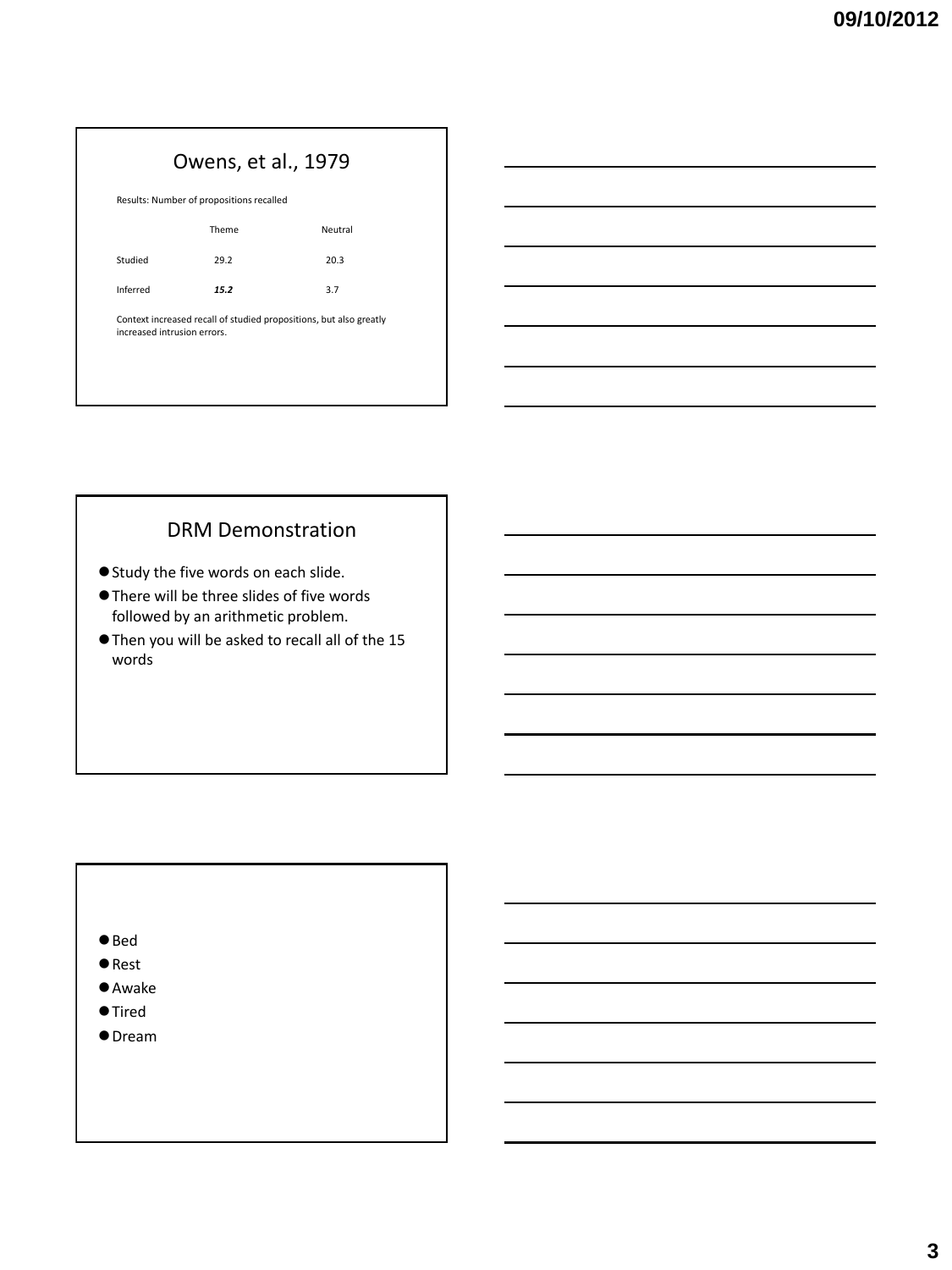



- $\bullet$  Nap
- Peace
- Yawn
- **O** Drowsy

 35972 - 16358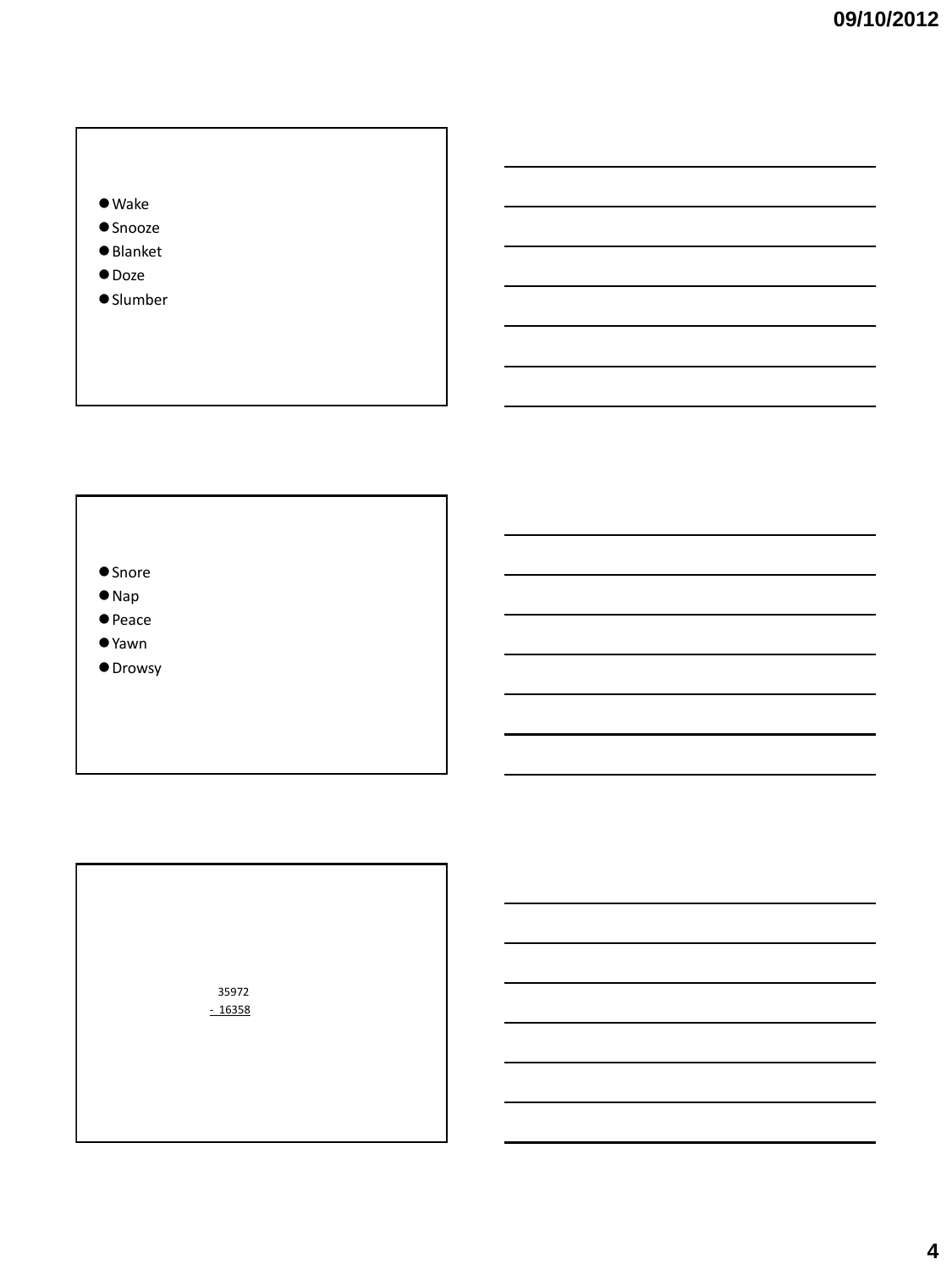#### Recall the 15 words in any order

#### Deese, Roediger, McDermott Paradigm

- Present list of words all associated with "butterfly" or "sleep" or "needle", but don't present these critical words.
- Needle list: thread, pin, eye, sewing, sharp, point, pricked, thimble, haystack, pain, hurt, injection.
- Ss likely to recall target words or recognize these words as having occurred in the list. Ss are "very confident".
- Reliably obtain *intrusion errors* even when Ss warned

#### Roediger & McDermott

- Ss studied lists of 12 words. all words in a list were high associates of critical word which was not presented.
- Immediate free recall after each list
- Lists presented auditorily. (Get fewer intrusions of target words with visual presentation.
- Recognition test after 6 lists presented.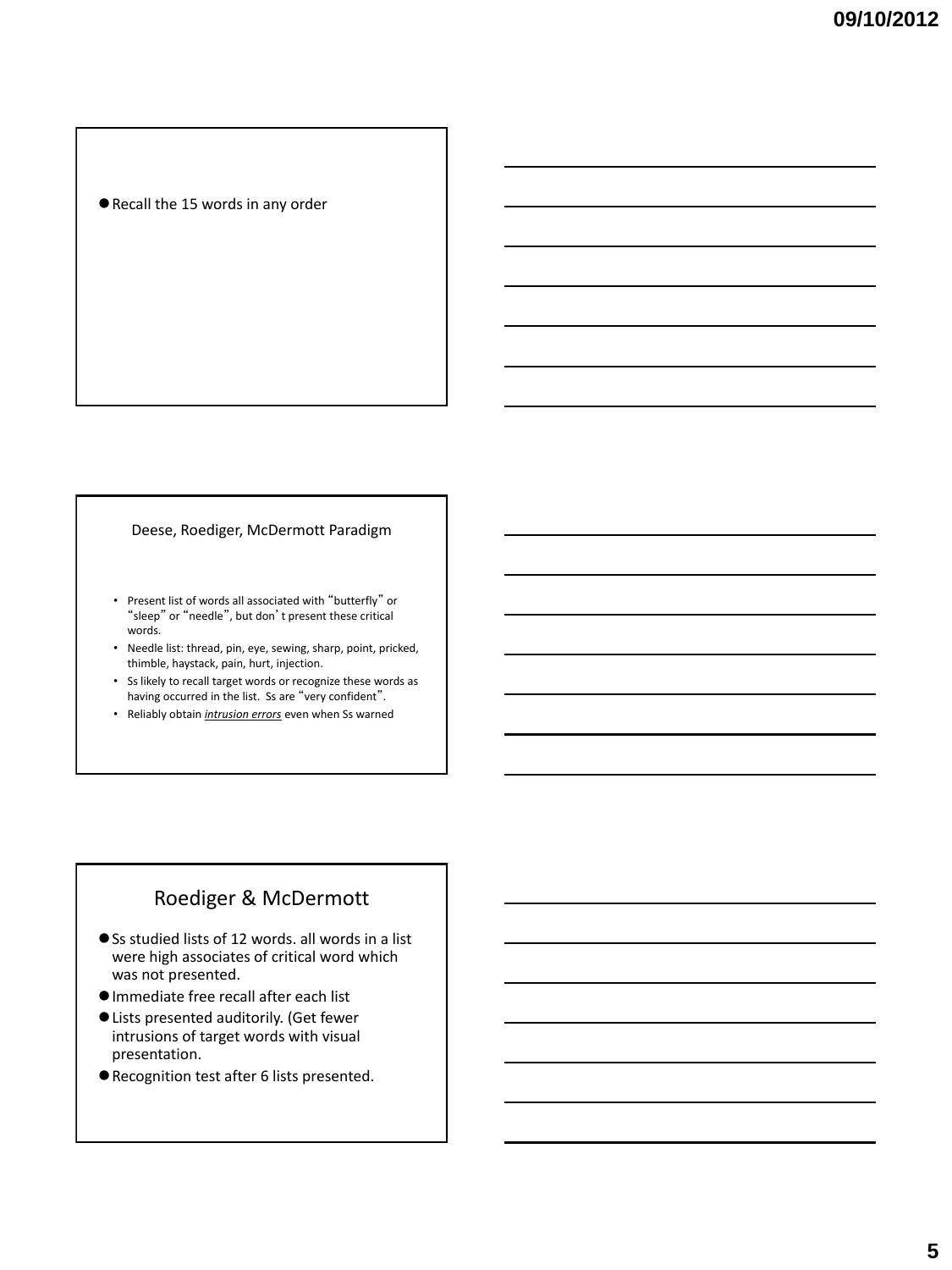# Roediger & McDermott - 2

- Old words: 65% recalled on immediate test. Target words: 40% recalled.
- Serial position effect, mid list items least well recalled about 40%
- Recognition test: 12 studied words + 30 new words
	- 6 critical words
	- 12 words unrelated to studied words
	- 12 words weakly related to studied words

#### Roediger & McDermott - 3

- Ss rated confidence that they had seen words in one of the lists
- Unrelated lure: 2% false alarms Weakly related lure: 21% FAs Critical lure: 84%
- Participants highly confident that critical words had been in the memory list.

#### Schematic Knowledge

- Generic knowledge (knowledge of the world) includes knowledge of typical events & situations (going to a movie, going to the doctor, what is found in a typical kitchen or classroom, etc.)
- Generic knowledge organized into schemata mental structures that contain knowledge related to specific situations, events, places
- Schemata summarize redundancy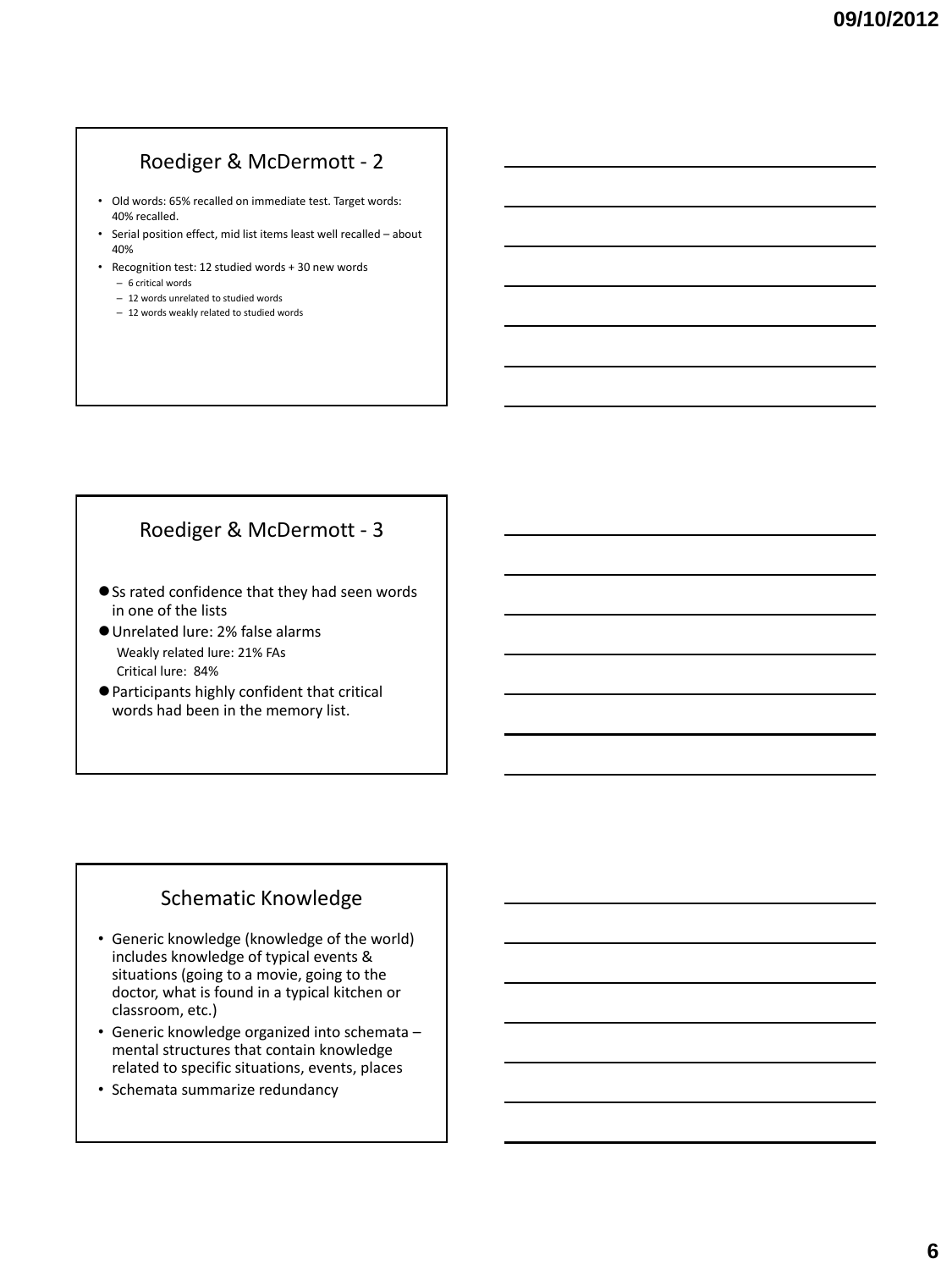# Functions of Schemata

- Organize knowledge
- Direct attention what do you look for in a restaurant?
	- Seat yourself, wait to be seated, or go to counter?
	- Cafeteria or served by waiters?
	- Menu posted or brought by waiter?
	- Is alcohol served?

# Functions of Schemata – 2

• Guide understanding: e.g. people bringing brown paper bags obviously containing wine to restaurant without a liquor license are not necessarily alcoholics

- Guide reconstruction in recall
	- Help fill in the gaps
	- May not recall elements that don't fit schema, or may create justification for discrepant elements
	- May recall elements that weren't present but typical for the situation
	- Bias memory towards what is typical or normal in situation.

Bartlett Demonstration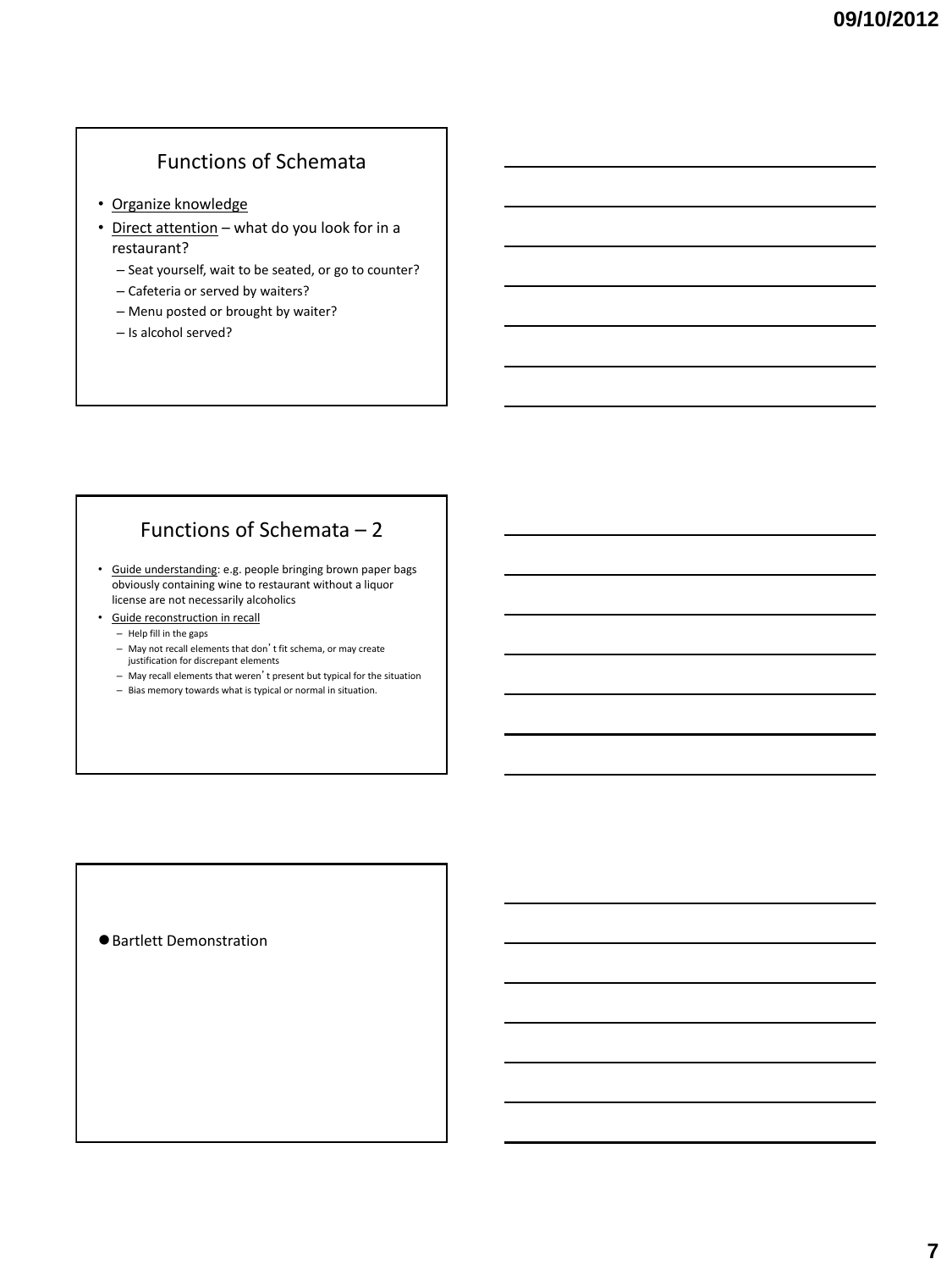#### Interference: Leading Questions

Misinformation Effect

- General procedure: Ss perceive event. Later exposed to misleading information about the event.
- Retention interval. Then Ss' retention for event is tested.
- Many Ss incorporate misleading information into event.
- False memories created through misleading info.
- $\rightarrow$  Error in source memory. Misleading information attributed to original event rather than subsequent discussion of event.

#### Elizabeth Loftus: Misleading Information

• Ss observed slides or video of car accident or theft of wallet from woman's purse

- Ss exposed to information or leading questions after viewing slides or video
	- E.g. Did the thief put the blue wallet into his pocket? (Wallet was red.)
	- E.g. How fast were the cars going when they collided (smashed)?
	- E.g. How fast was the car going when it went through the stop sign? (Picture has shown a yield sign.)

#### Elizabeth Loftus: Misleading Information - 2

#### **Results**

- "Smashed" vs. "collided": speed estimates 41 mph vs 34 mph
- One week later: More Ss reported seeing broken glass in "smashed" condition (32%) than in "collided" condition (14%)
- In stop vs yield sign experiment, Ss remembered seeing yield sign. When told they were wrong, they were equally likely to select stop sign and one-way sign (not previously seen).
- Wallet recalled as being blue, when in fact it was red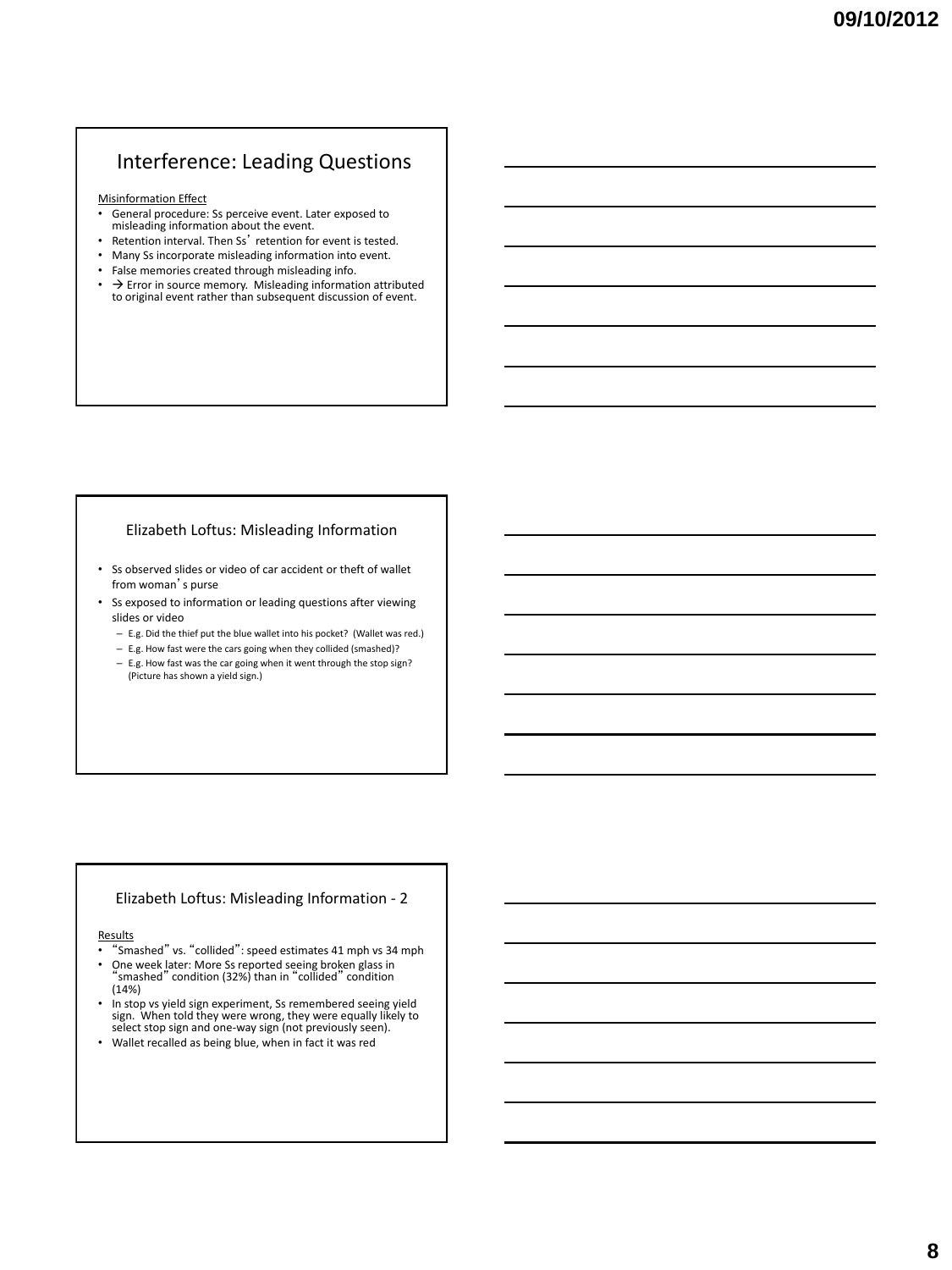# Limits on Misinformation Effect

Hyman, Husband, & Billings

- Parents of college students interviewed for events that had happened in students' childhoods. • Students tested on recollection of events that had actually happened plus
- events made up.
- 1<sup>st</sup> recall: 80% of actual events recalled; 2<sup>nd</sup> recall: 90% recalled. • Bogus events: none 'recalled' on first recall test; 3<sup>rd</sup> trial, 25% of students recalled the event.
- Ss could 'recall' with confidence many events that never happened to them.

# Misinformation Effect

Variables increasing the likelihood of a false memory

- Young children very susceptible to misinformation
- Plausibility of the event that never happened
- Repeating the false information
- Having S make visual image or imagine how the event happened
- Fictional event described as happening long ago
- $\bullet$  Individual differences

#### Accuracy of Human Memory

- Yuille & Cutshall (1986)
- Interviewed witnesses to a crime 4 5 months after event
- Details of actions recalled 83% accurately; details about objects 90%
- Memory for childhood events similarly good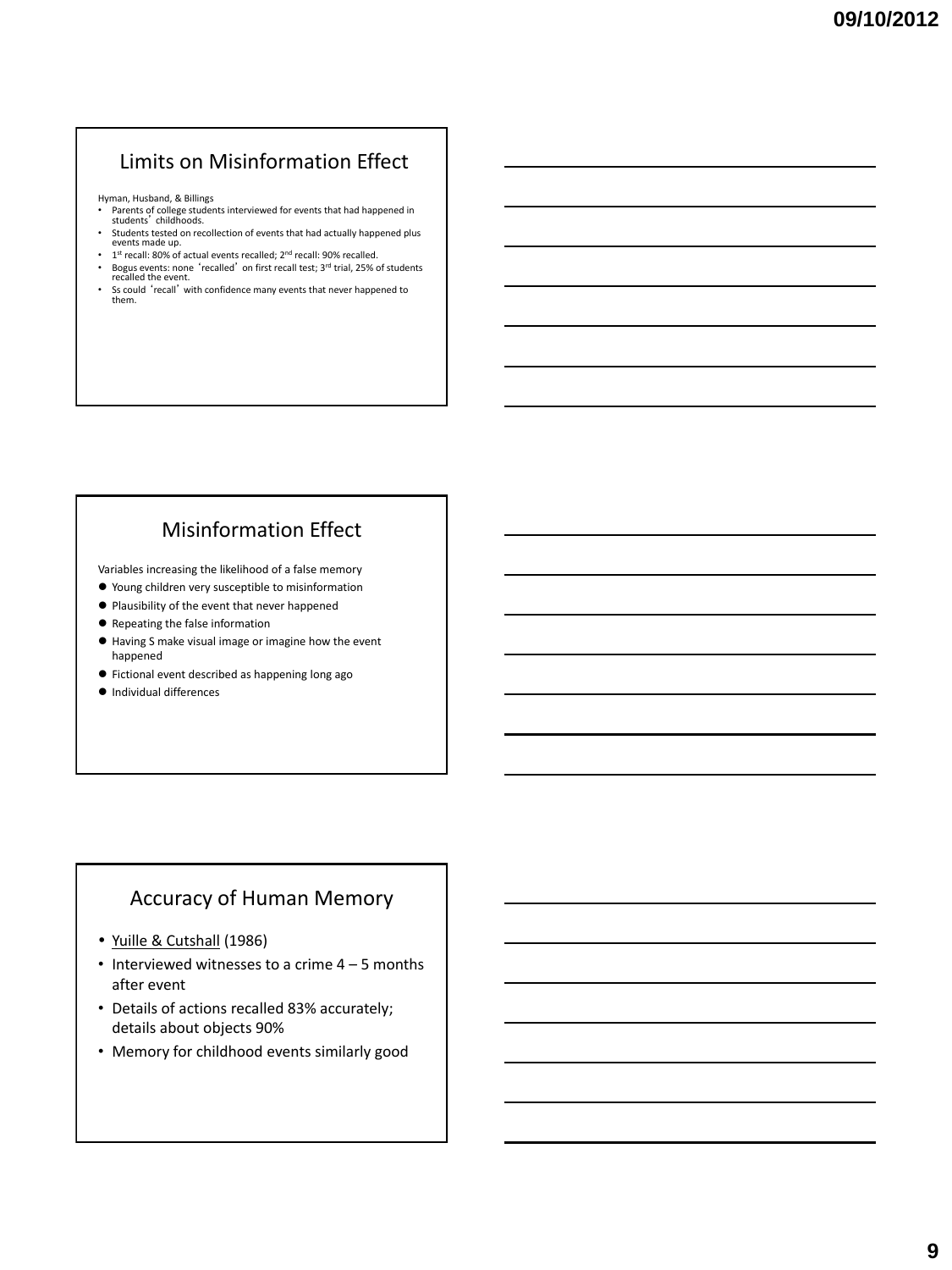

#### The Causes of Forgetting

• Recall or recognition decreases the longer the *retention interval* (the time between learning and test)

- 1) Decay almost impossible to separate passage of time from effects of intervening events 2) Interference
- - Episodes become confused
	- Loss of source memory More reliance on generic knowledge
- New learning interferes with old

3) Retrieval Failure

4) Destructive updating – replacement of old material by new

## Baddeley & Hitch (1977)

- Asked rugby players to recall names of teams they had played during rugby season.
- **Some players missed games. Can separately** examine amount of time and number of games intervening between a game and the recall test
- Results: Number of games had bigger effect than amount of time. (See graph)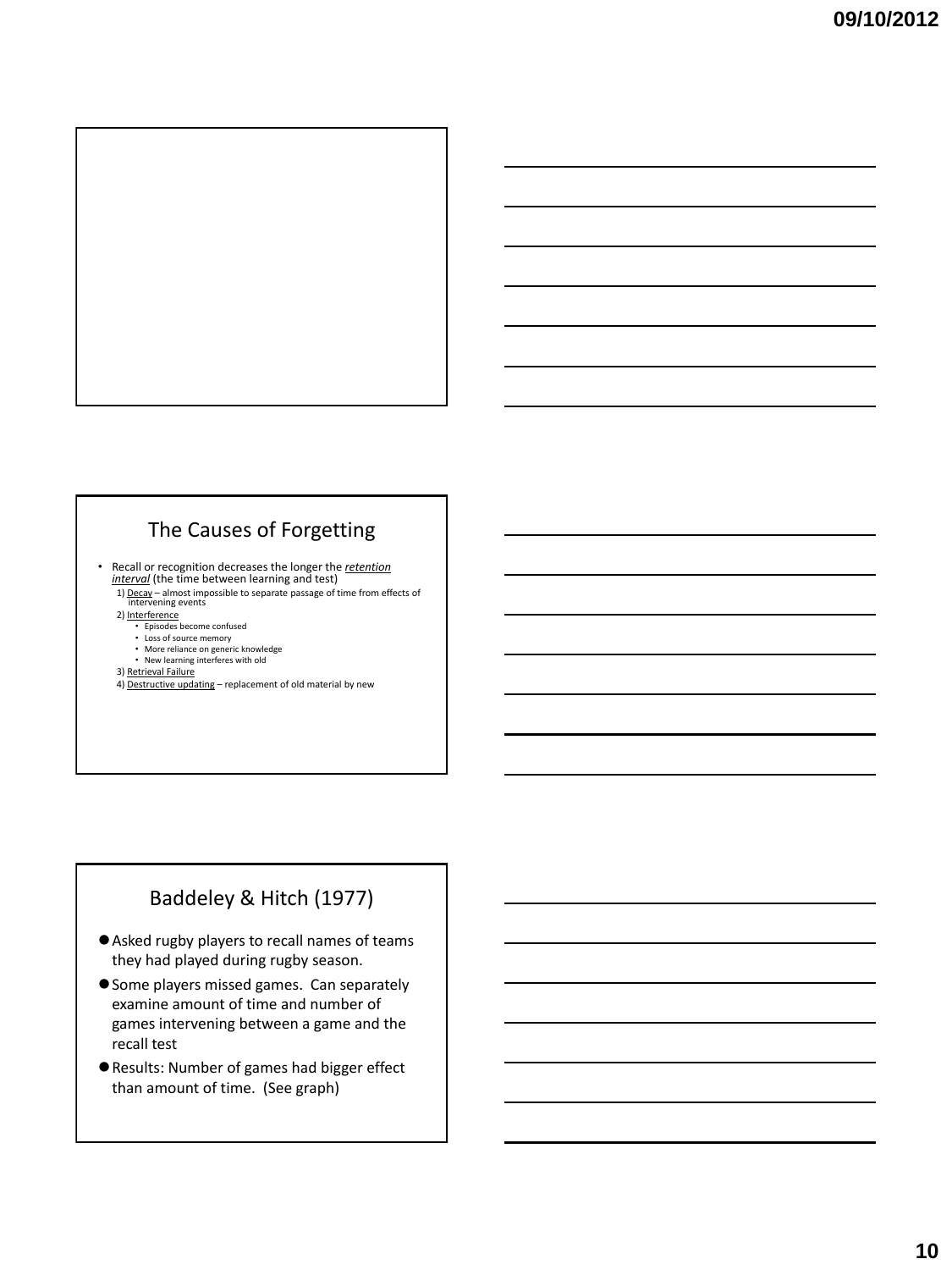# Baddeley & Hitch (1977) - 2  $\frac{1}{10}$  11 12 13 14 1

#### Undoing Forgetting

1. Hypnosis: hypnotized Ss say more, but much is not true - hypnotized Ss are very suggestible – false memories easily induced

- 2. Drugs reduce inhibitions or judgement Ss less guarded and say more.
	- danger of inducing false memories

3. Brain stimulation – patients report long lost memories. Can't verify the facts.

4. Retrieval Cues – interview techniques that have S reinstate the context of the target event & provide different retrieval cues seem to be effective - can't undo interference or misinformation effect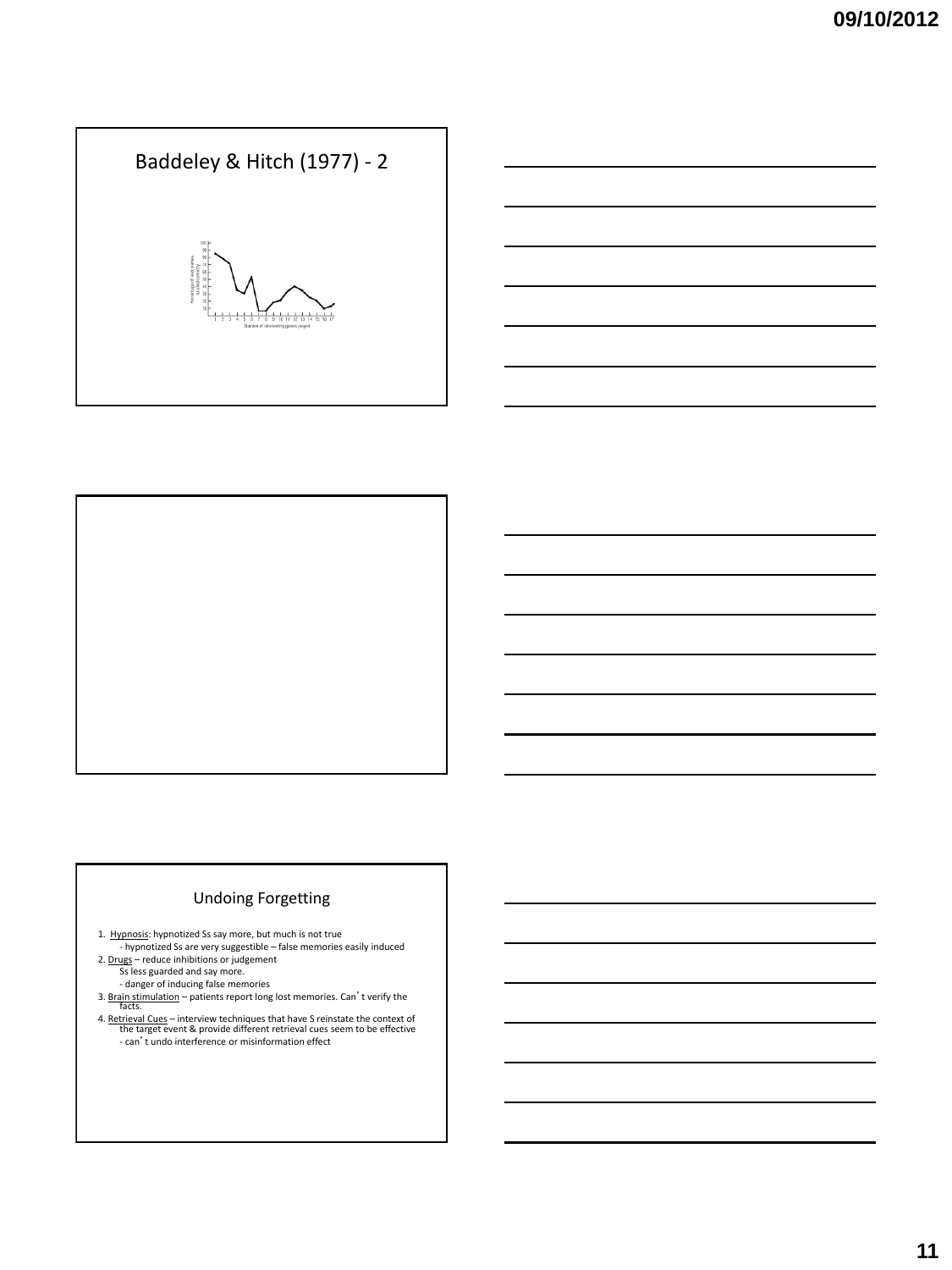#### Accuracy & Confidence

- Warning people about memory errors, instructions to avoid errors have little effect.
- $\bullet$  In misinformation effect studies, no correlation between confidence and memory accuracy
	- Ss highly confident about false memories, recall of words not studied in DRM task

# Accuracy & Confidence - 2

- Memory accuracy & confidence affected by different variables.
- Ss asked to identify perpetrators of simulated crime & given positive feedback. Later asked to identify culprits from line-up. Ss given feedback more confident but not more accurate.

#### Variables promoting confidence but not accuracy

- Familiarity with general theme
- Retrievability of memory practice reporting false memory
- Previously imagining the event
- External support someone telling you that you have identified the "perp"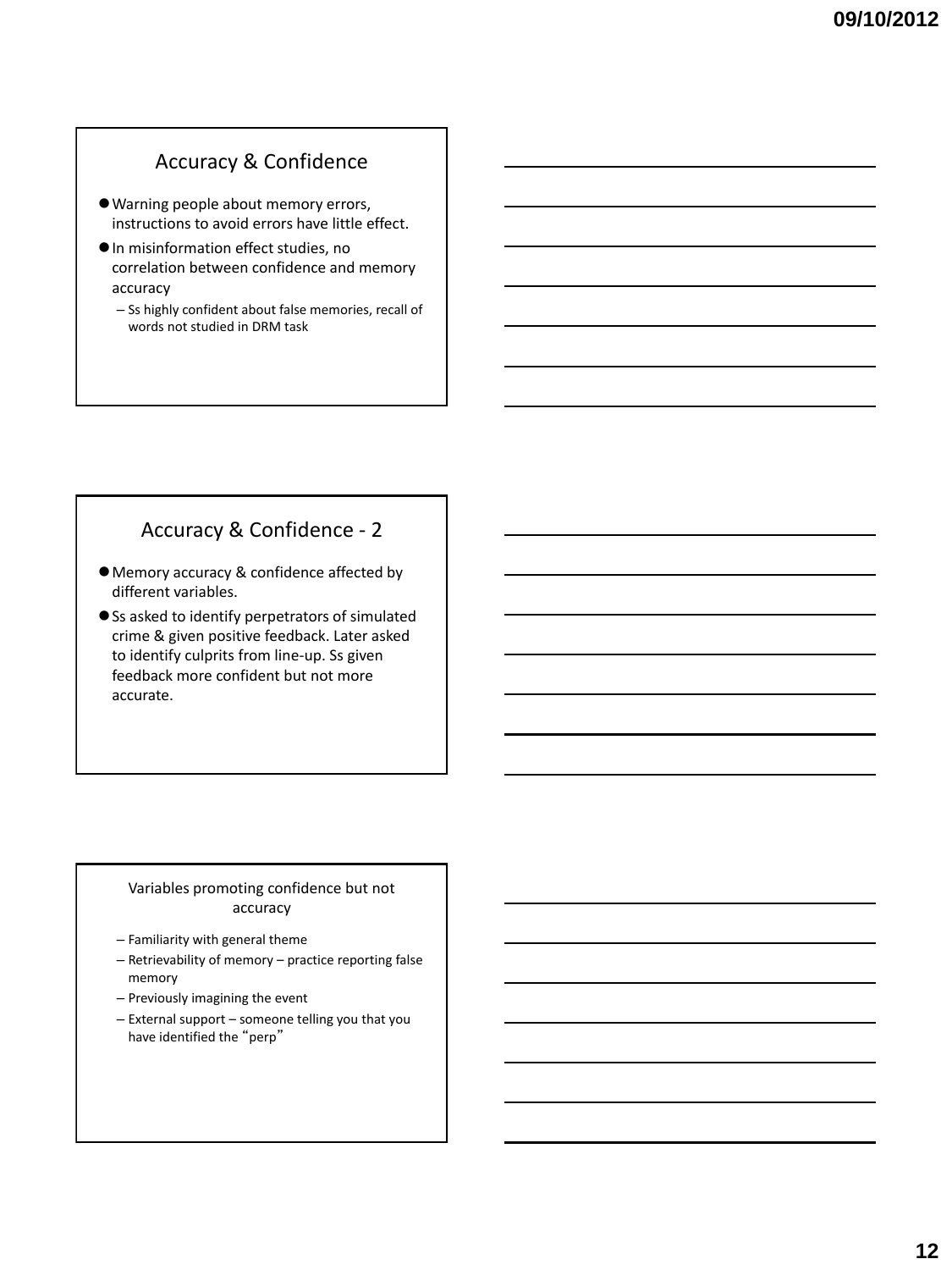#### Predicting Memory Accuracy

- Predict that clear detailed memories should produce faster responses than vague memories requiring inference from feeling of familiarity, but …
- Little or no difference in speed of response between correct and incorrect responses
- False memories just as emotional as real memories
- Feeling of remembering (recalling details of episode) vs. feeling of knowing (familiarity)
	- Some evidence that "remember" judgements more likely for real memories than false memories, but …
- not reliable indicator of accurate or false memory

#### Predicting Memory Accuracy - 2

- Reisberg, 3rd ed., Page 232:
- "Memories that contain errors, or memories that are wholly false, can be just as vivid, just as detailed, just as emotional, and recalled with just as much speed and confidence as memories that are completely accurate."

#### Autobiographical Memory

- Episodic memory memory for specific events in our own life, located in specific time and place
- Generic Memory decontextualized knowledge. Knowledge of how the world works.
- Autobiographical memory subset of episodic memory - Memories of childhood, important events in our life
	- Usually some emotional component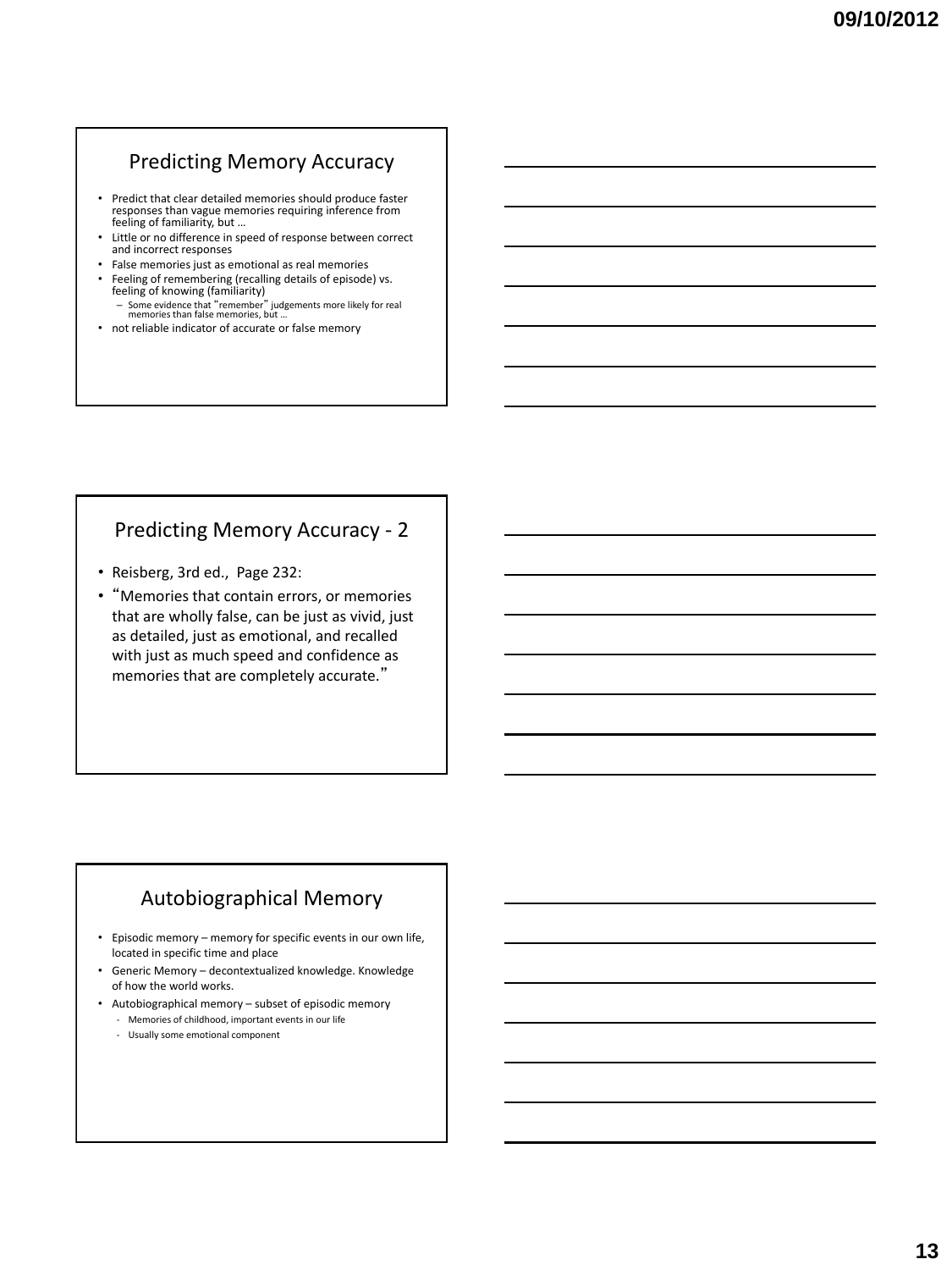# Self-Reference Effect

- Information relevant to oneself better remembered
	- Remember things you said rather than things someone else said (unless they were about you - Better memory for places you have visited than those not visited
- Attention effect?
- Self-schema we know ourselves, know how we are likely to behave & can reconstruct what we did
- Self schemata bias memory.
	- People who believe they haven't changed recall their past in ways consistent with not changing.
	- People who believe they have changed recall their past accordingly.

# Self-Reference Effect - 2

- Self Image recall events which make us look good
	- College students more accurate at recalling high grades in high school than low grades • 89% of As remembered; 29% of Ds remembered
	- High grades probably rehearsed more bragging
	- Biased retrieval or biased reconstruction

# Memory and Emotion

- Emotional events tend to be remembered well.
- Emotional events  $\rightarrow$  response in amygdala  $\rightarrow$  increase in norepinephrine
	- $\rightarrow$  increase in blood glucose
	- $\rightarrow$  memory consolidation
	- $\rightarrow$  amygdala has role in retrieval
- Tend to pay attention to potentially emotional events
- $\bullet$  Tend to "mull over" emotional events  $\rightarrow$  rehearsal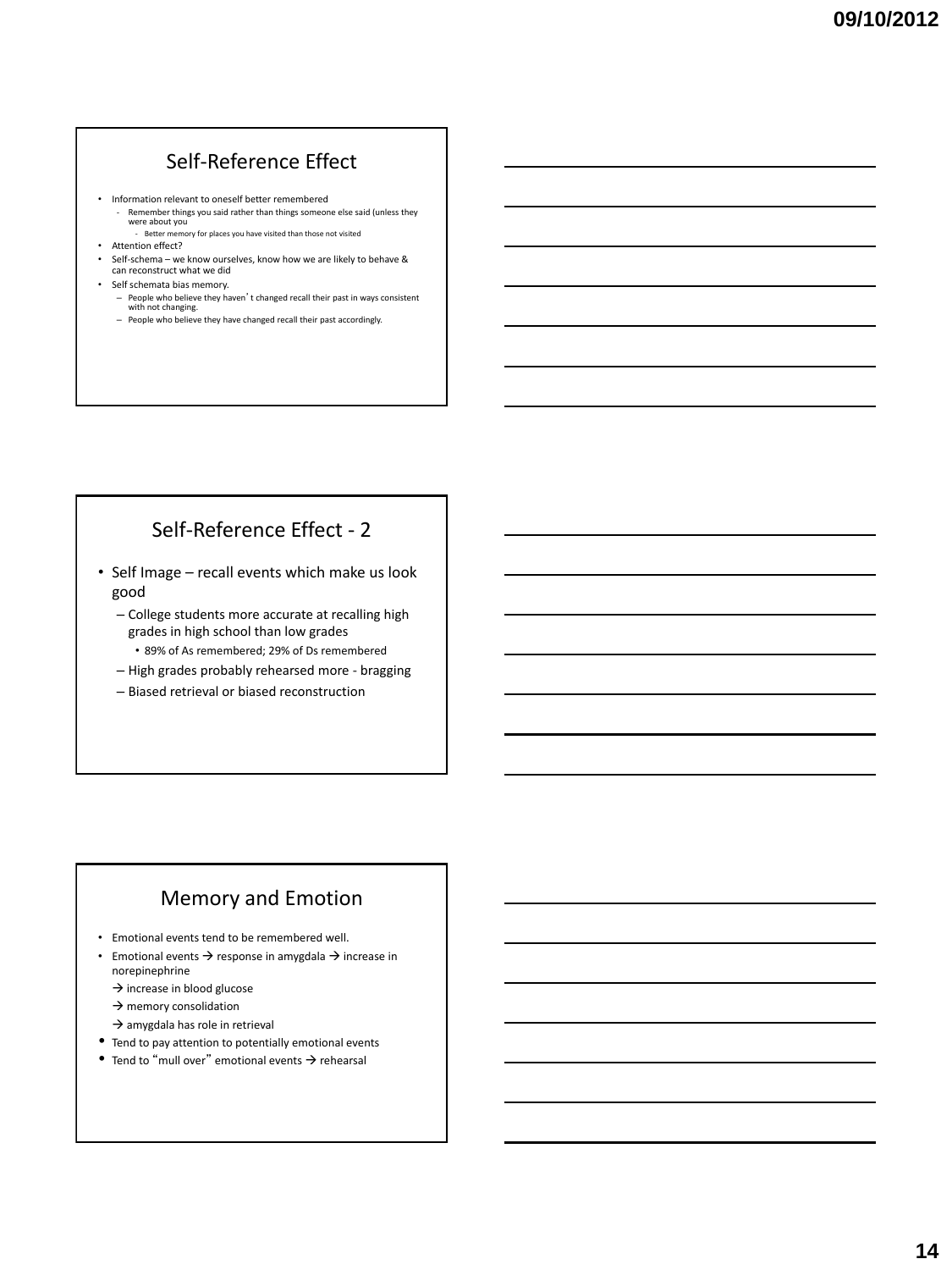#### Memory and Emotion – 2

- Arousal level: High arousal  $\rightarrow$  narrowing of attention; moderate arousal  $\rightarrow$  broad range of attention
- Kahneman (1973) high arousal  $\rightarrow$  disruption in attention allocation
	- Focus on central aspect of event (e.g. the weapon used in the crime) – Have good memory of central (attended) details, poor memory of peripheral events (what person next to you looked like)
- Narrowing produced by stimulus-based arousal (e.g. perception of weapon) not just emotional state

# Flashbulb Memories

- What were you doing when you learned President Kennedy had been shot? When you learned that Princess Diana had been killed? Sept 11, 2001 Etc.
	- People who were around remember what they were doing, whom they were with, etc. Very confident about memories.
- Neisser & Harsch (1992)
	- Interviewed college students one day after the Challenger space shuttle explosion and again 3 years later. – Very little agreement between immediate & delayed recall, but Ss very
	- confident.
- McCloskey et al. (1988) Ss remembered a great deal: – 81% recalled where they were, 70% remembered who told them.

#### Flashbulb Memories - 2

- *Consequentiality* of event may predict memory accuracy
	- 1998 San Francisco earth quake better remembered by people living near than people living far away.
	- Memory for Margaret Thatcher's resignation remembered by people who rated this event as important to them.
- Influence of television coverage repeated videos???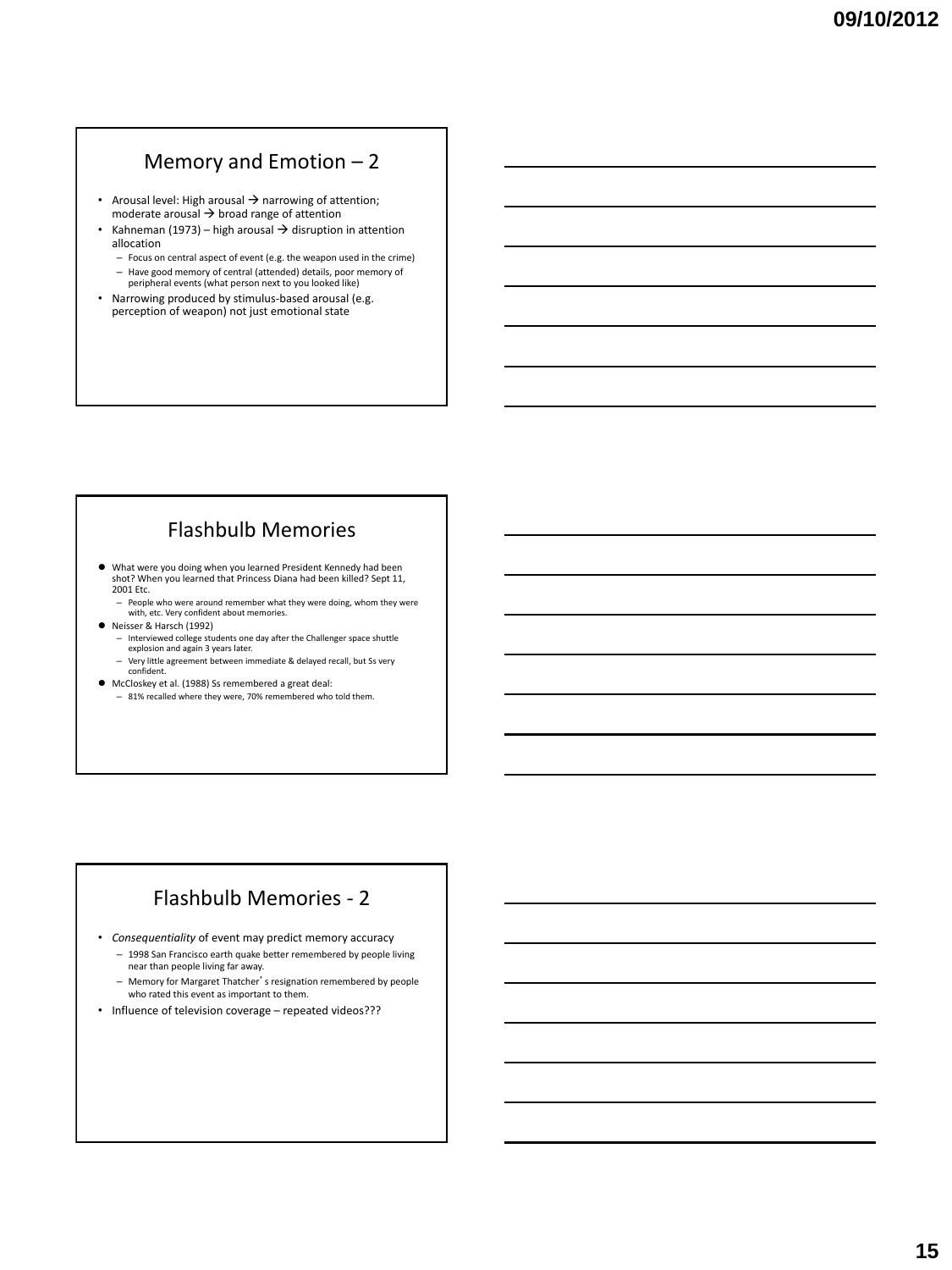#### Traumatic Memories

- Sometimes people "relive" traumatic memories  $\rightarrow$  memory enhancement. High arousal levels during the event. – Post-traumatic stress syndrome
- Sometimes traumatic memories are forgotten – Early childhood memories (good & bad) are forgotten) • Childhood amnesia
- Traumatic memories often accompanied by stress, alcohol or drug use, head injury, etc. which disrupt memory
- Recovery may reflect willingness to discuss the traumatic event rather

#### Traumatic Memories - 2

- "Forgetting" may be retrieval failure; recovery may reflect good retrieval cues
- Recovered traumatic memories may be false memories implanted by therapist.
- Traumatic memories usually remembered well.  $-$  Arousal & limbic system activation  $\rightarrow$  consolidation processes
- Individual differences between people: some people may dwell on traumatic memories; other people want to forget.
- No evidence of Freudian repression

#### Very Long-term Remembering

- Bahrick et al. (1975) showed high school graduates photos of classmates who selected names  $\rightarrow$  90% correct
	- Recall of names much lower but still quite high
- Performance dropped very slowly over 25 years & then faster
- Recall of names when given faces not as good: 70% declining to 60% after 7 years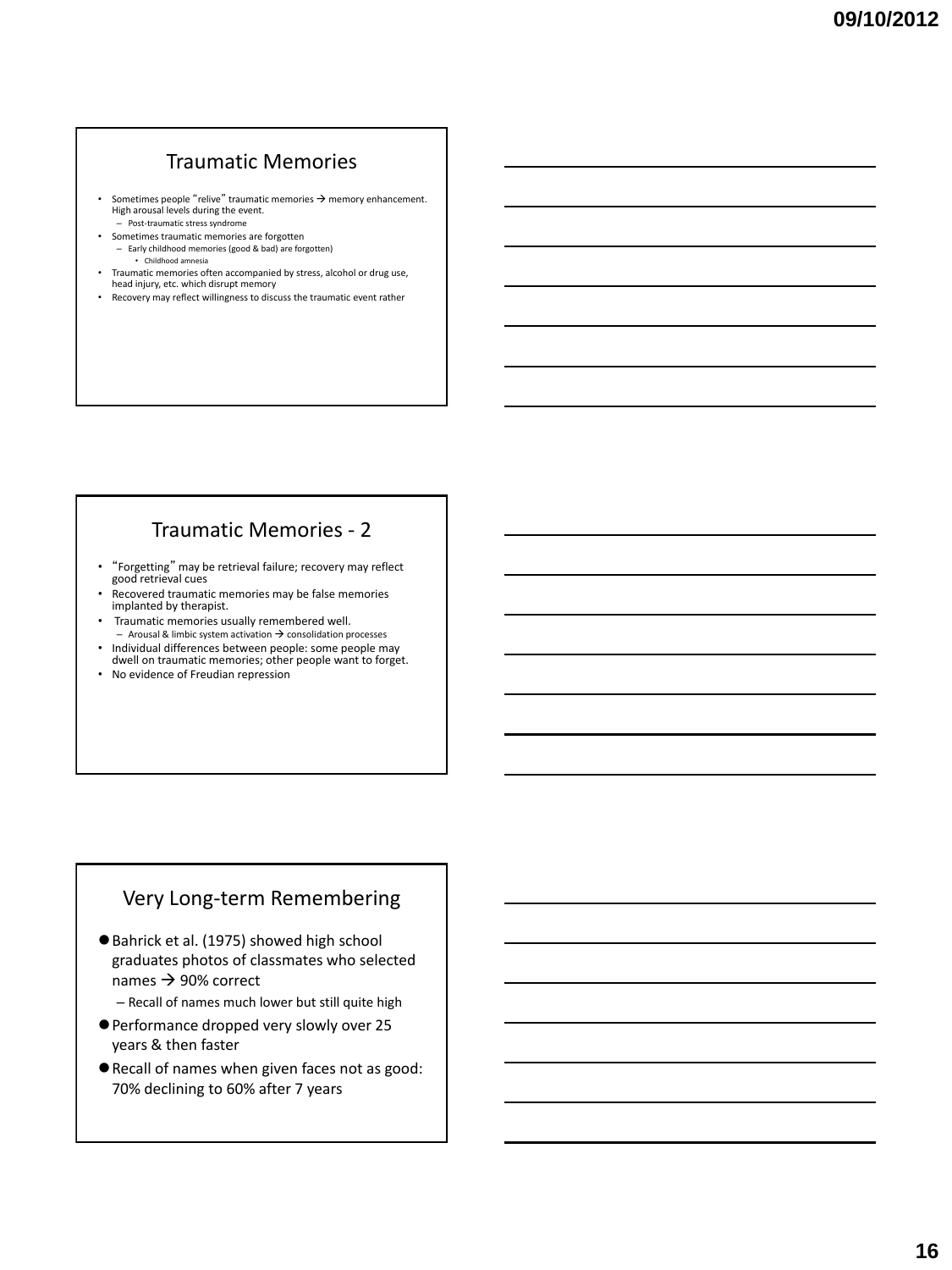



#### Long, Long-term Remembering - 2

Conway, Cohen, & Stanhope (1991)

- Tested knowledge from cog. psych. course
- Forgetting of names & specific concepts over 3 years
- Fairly steady performance after 3 years
- $\bullet$   $\rightarrow$  permastore

#### Permastore

• Bahrick: Permastore more likely if … – Material very well learned – Learner continues to learn in same field

- Linton
- Kept diary, tested & retested her own memory for events recorded
- 65% of events remembered after 3 or 4 years
- Testing (=rehearsal of memory) promoted later retention • Other evidence that retrieval practice (without re-exposure to events) helps later recall.